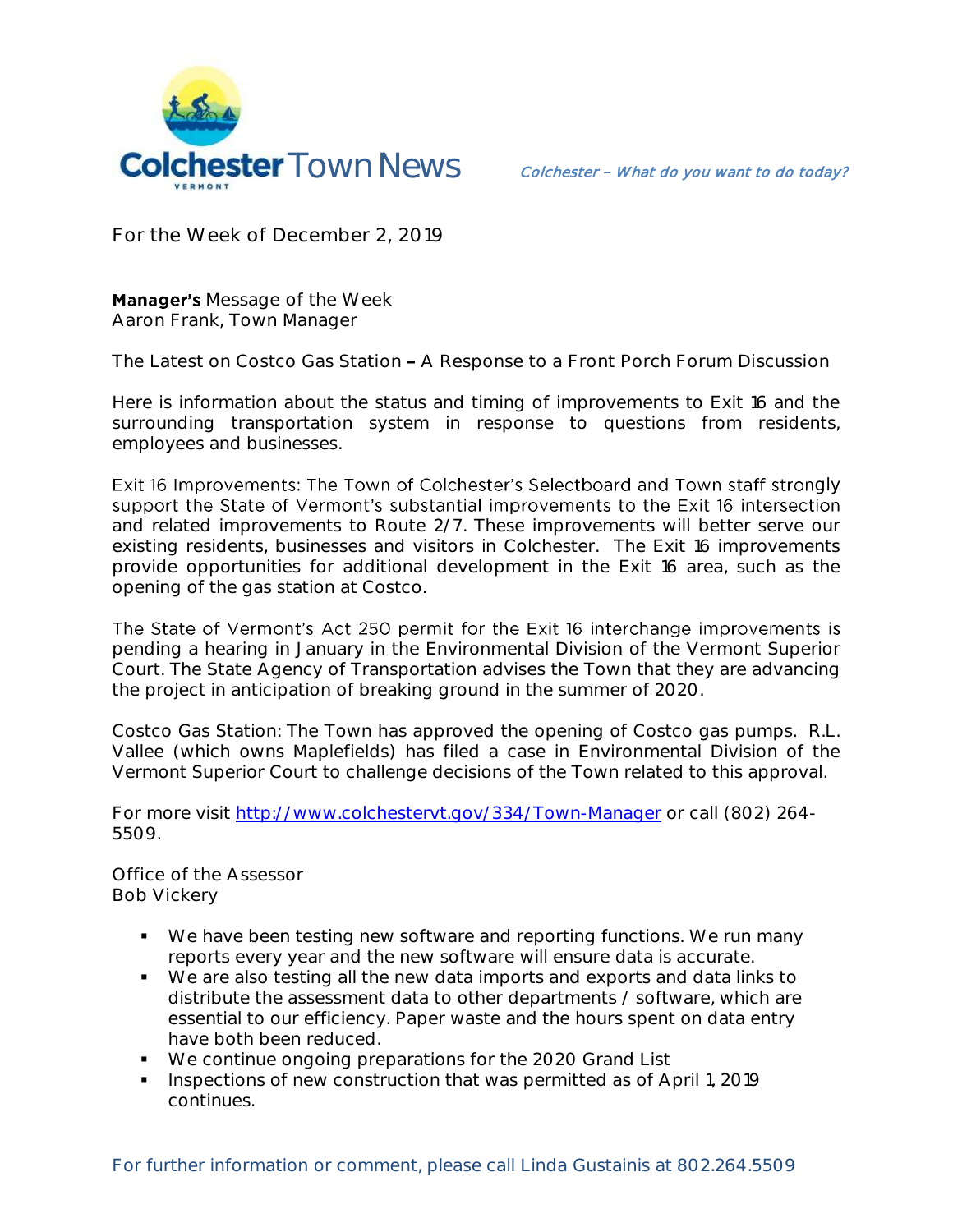

Find the online GIS Web Map at<http://www.axisgis.com/ColchesterVT/>

For more visit<http://www.colchestervt.gov/149/Assessor> or call (802) 264-5670.

**Office of the Town Clerk/Treasurer Julie Graeter**

Do you own a special pooch? Be on the lookout for information about our Your Dog is  $\sharp$ 1" contest! Dog licensing starts on January 6<sup>th</sup>. Per Vermont Statute (VSA 20 §3581) dog owners must license their dogs every year by April 1st. See <http://colchestervt.gov/323/Dog-Licensing> for more information.

The Town clerks wish you a safe and happy holiday season.

For more about the Town Clerk visit <http://www.colchestervt.gov/322/Town-Clerk> or call (802) 264-5520

**Upcoming Town Meetings:** 

- Planning Commission: 1st & 3rd Tuesdays of the month, 7:00 PM. Next meeting: 12/17
- **Development Review Board:** 2nd Wednesday of the month, 7:00 PM. December meeting: 12/11
- Recreation Advisory Board: 2nd Wednesday of the month, 7:00 AM, Champlain Room, 2nd floor. December meeting: 12/11
- **Cemetery Advisory Committee:** December meeting: Thursday, 12/19, 8 AM in the Champlain Conference Room, Colchester Town Offices, 2<sup>nd</sup> floor.
- **Conservation Commission:** 3rd Monday of the month, 7:00 PM, at the Bayside Activity Center or per agenda. Next meeting: 12/16
- **Library Board of Trustees:**  $3^{rd}$  Thursday of the month, 4:30 PM at Burnham Library. Next meeting: 12/19
- Selectboard: 2nd & 4th Tuesday of the month, 6:30 PM. December meeting: 12/10 (The 12/24 meeting is cancelled)

(All meetings take place at the Colchester Town Offices, 781 Blakely Road, in the Outer Bay Conference Room on the 3<sup>rd</sup> floor unless otherwise noted.)

**Upcoming events:** 

**• Operation Firecuffs:** The  $9<sup>th</sup>$  Annual Operation Firecuffs is collecting presents to deliver with Santa at the UVM Children's Hospital. New, unwrapped toys can be dropped at Colchester Police Department or in the lobby of the Town Offices. Last day to donate will be December 18, 2019. Toys will be delivered December 19. Some suggestions from the hospital: *Infants:* Rattles, mobiles; Toddlers: Musical, pop-up, stand & walk and stacking toys, large blocks; School Age: Legos, art kits, athletic gear, balls. Tweens: Nail polish, lotion, journals.